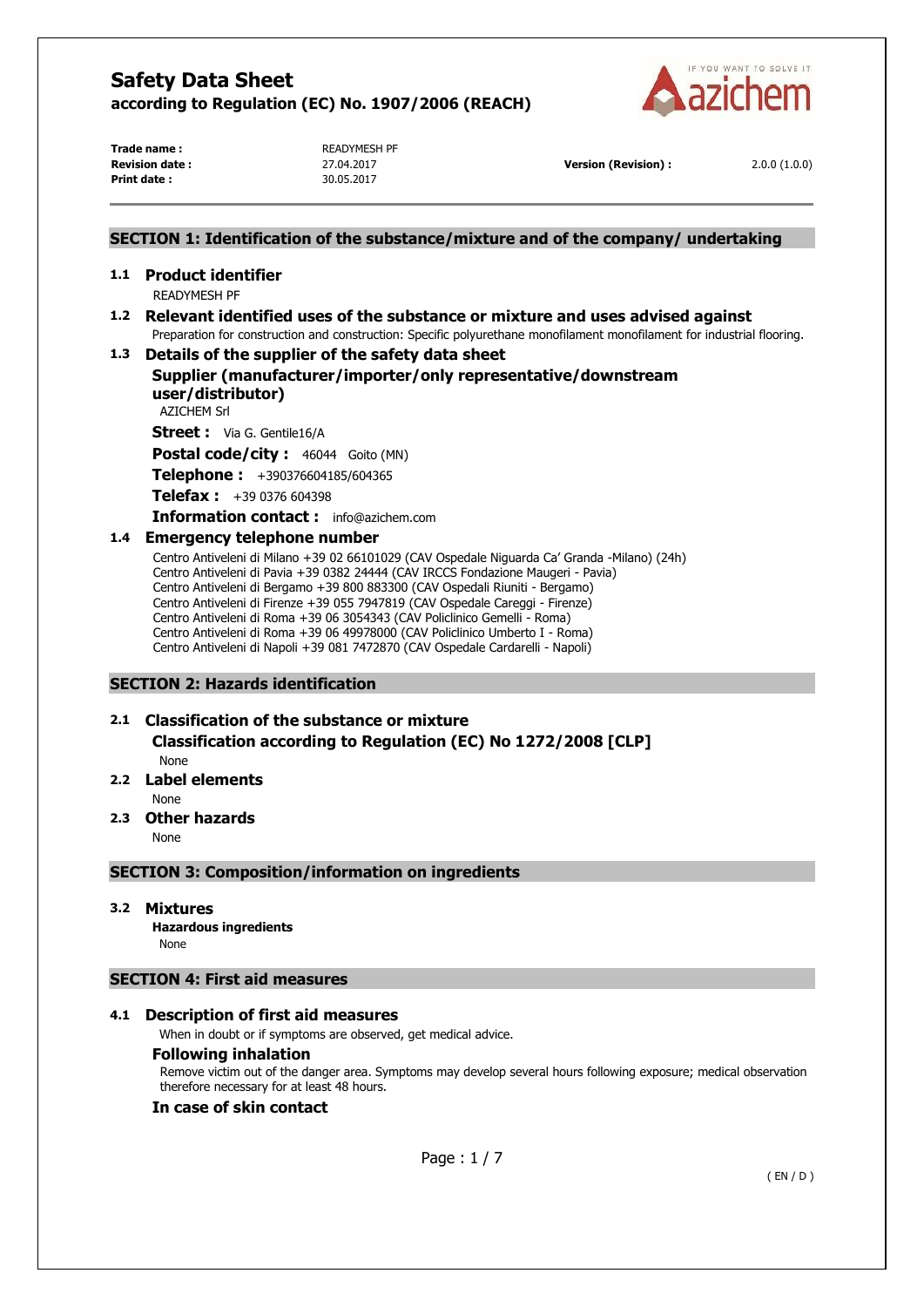

| Trade name :           | <b>READYMESH PF</b> |
|------------------------|---------------------|
| <b>Revision date :</b> | 27.04.2017          |
| Print date :           | 30.05.2017          |
|                        |                     |

**Version (Revision) :** 2.0.0 (1.0.0)

Wash immediately with: Water Remove contaminated, saturated clothing immediately. In case of skin irritation, consult a physician. In case of skin reactions, consult a physician.

#### **After eye contact**

After contact with the eyes, rinse with water with the eyelids open for a sufficient length of time, then consult an ophthalmologist immediately.

#### **After ingestion**

Never give anything by mouth to an unconscious person or a person with cramps.

**4.2 Most important symptoms and effects, both acute and delayed**  No information available.

### **4.3 Indication of any immediate medical attention and special treatment needed**  None

# **SECTION 5: Firefighting measures**

# **5.1 Extinguishing media**

#### **Suitable extinguishing media**

Extinguishing powder alcohol resistant foam Carbon dioxide (CO2) Water mist

#### **5.2 Special hazards arising from the substance or mixture**  None

# **5.3 Advice for firefighters**

Remove persons to safety.

# **Special protective equipment for firefighters**

Do not inhale explosion and combustion gases. Use appropriate respiratory protection.

## **SECTION 6: Accidental release measures**

# **6.1 Personal precautions, protective equipment and emergency procedures**

Clear spills immediately. Wear a self-contained breathing apparatus and chemical protective clothing.

**For non-emergency personnel** 

Remove persons to safety.

## **6.2 Environmental precautions**

Do not allow to enter into surface water or drains. In case of gas escape or of entry into waterways, soil or drains, inform the responsible authorities.

# **6.3 Methods and material for containment and cleaning up**

# **For containment**

Absorb with liquid-binding material (e.g. sand, diatomaceous earth, acid- or universal binding agents). Collect in closed and suitable containers for disposal.

# **For cleaning up**

The contaminated area should be cleaned up immediately with: Water Retain contaminated washing water and dispose it.

# **6.4 Reference to other sections**

Reference to other sections Safe handling: see section 7 Personal protection equipment: see section 8

## **SECTION 7: Handling and storage**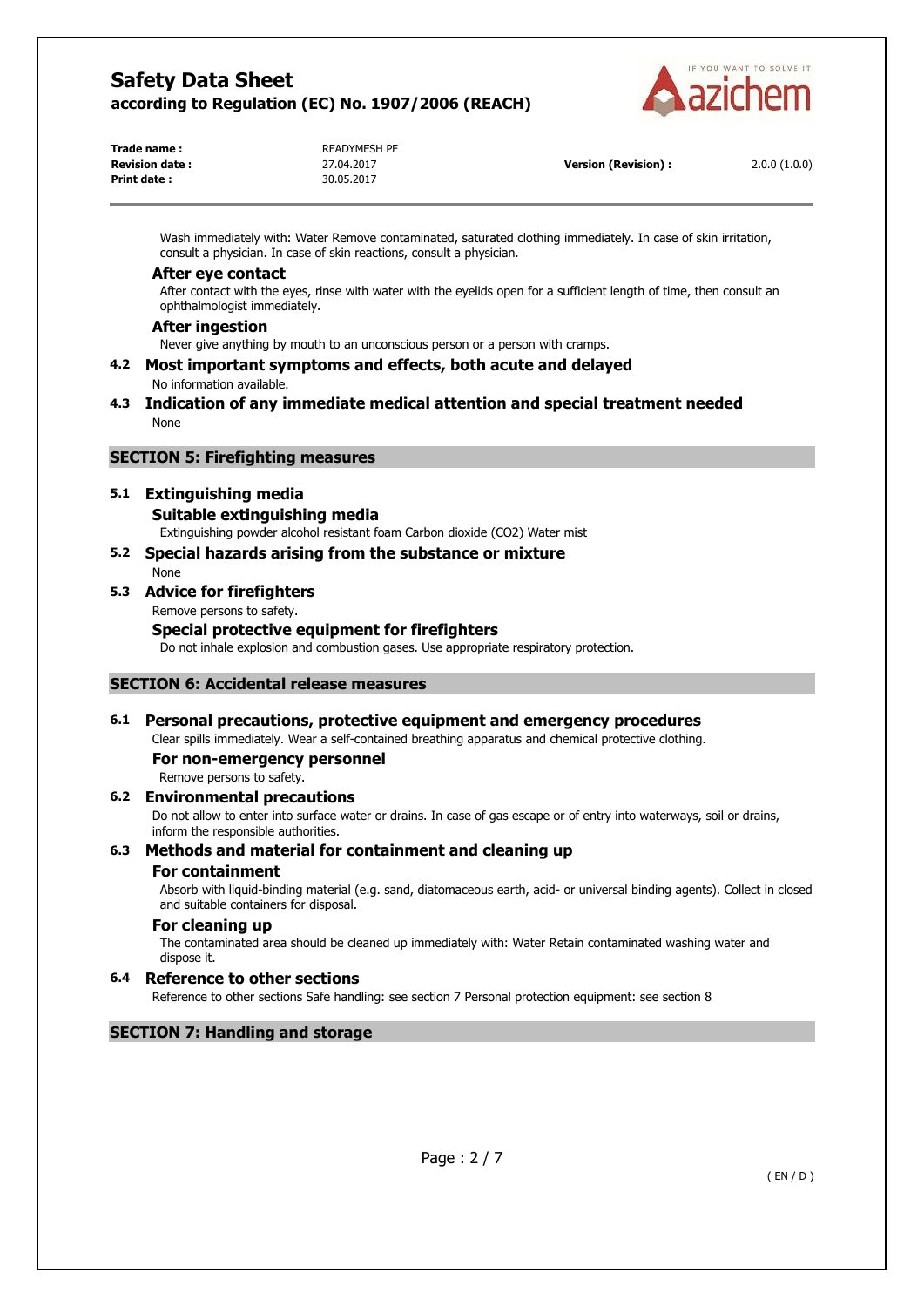

**Print date :** 30.05.2017

**Trade name : READYMESH PF** 

**Revision date :** 27.04.2017 **Version (Revision) :** 2.0.0 (1.0.0)



## **7.1 Precautions for safe handling Protective measures Specific requirements or handling rules**

Do not breathe dust. Do not breathe gas/fumes/vapour/spray. See section 8.

# **Advices on general occupational hygiene**

Normal precautions taken when handling chemicals should be observed.

## **7.2 Conditions for safe storage, including any incompatibilities**

Only use containers specifically approved for the substance/product.

# **Requirements for storage rooms and vessels**

Keep in a cool, well-ventilated place. Protect against UV-radiation/sunlight Humidity.

# **Hints on joint storage**

**Storage class :** 10 **Storage class (TRGS 510) :** 10 **Keep away from**  Store at least 3 metres apart from: Chemicals/products that react together readily

# **Further information on storage conditions**

Keep container tightly closed and in a well-ventilated place.

# **7.3 Specific end use(s)**

None

# **SECTION 8: Exposure controls/personal protection**

## **8.1 Control parameters**

None

# **8.2 Exposure controls**

# **Appropriate engineering controls**

If local exhaust ventilation is not possible or not sufficient, the entire working area must be ventilated by technical means. If technical exhaust or ventilation measures are not possible or insufficient, respiratory protection must be worn.

# **Personal protection equipment**



When using do not eat, drink, smoke, sniff.

#### **Eye/face protection**

**Suitable eye protection**  Eye glasses with side protection

# **Skin protection**

**Hand protection**  Tested protective gloves must be worn

# **SECTION 9: Physical and chemical properties**

# **9.1 Information on basic physical and chemical properties**

Page : 3 / 7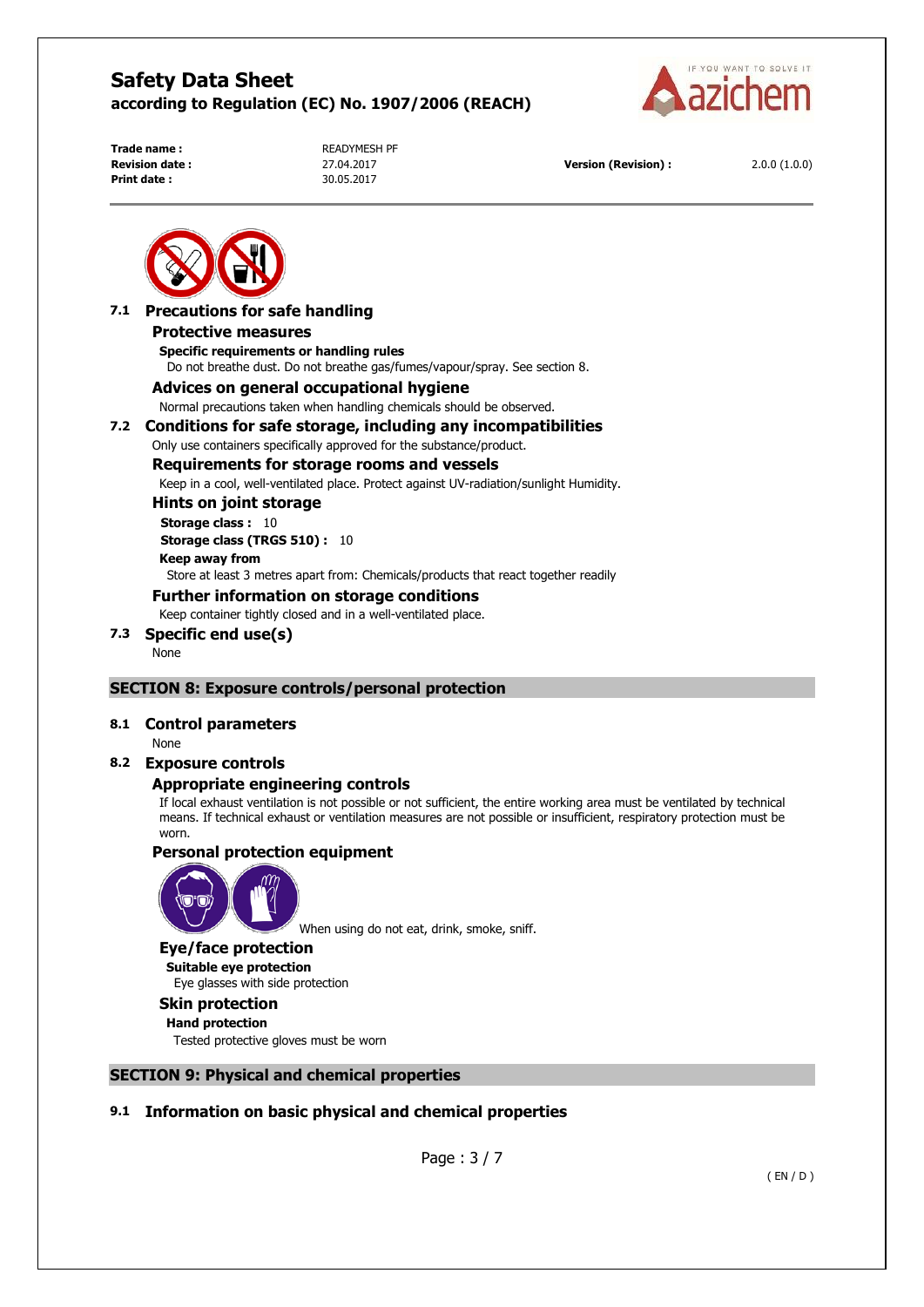

Trade name : **All Property COVER EXAMPLES** READYMESH PF **Revision date :** 27.04.2017 **Version (Revision) :** 2.0.0 (1.0.0)<br>**Print date :** 2.0.0 (1.0.0) 30.05.2017 **Print date :** 



| Safety relevant basis data                              |                 |        |                          |                   |
|---------------------------------------------------------|-----------------|--------|--------------------------|-------------------|
| <b>Aspect</b>                                           |                 |        | fiber                    |                   |
| Colour                                                  |                 |        | white                    |                   |
| Odour                                                   |                 |        | none                     |                   |
| Melting point/melting range:                            | (1013 hPa)      |        | No data available        |                   |
| <b>Vapour density</b>                                   | $($ (air = 1) ) |        | Data not available       |                   |
| Initial boiling point and boiling<br>range:             | (1013 hPa)      |        | No data available        |                   |
| Decomposition temperature :<br><b>Self flammability</b> |                 | $\geq$ | No data available<br>400 | °C                |
| Flash point:                                            |                 |        | 350                      | °€                |
| Flammability (solid, gas)                               |                 |        | Data not available       |                   |
| Lower explosion limit :                                 |                 |        | No data available        |                   |
| <b>Upper explosion limit:</b>                           |                 |        | No data available        |                   |
| <b>Explosive properties</b>                             |                 |        | Data not available       |                   |
| Density:                                                | (20 °C)         |        | 0.91                     | q/cm <sup>3</sup> |
| Density:                                                | (23 °C)         |        | No data available        |                   |
| <b>Water solubility:</b>                                | (20 °C)         |        | insoluble                |                   |
| pH:                                                     |                 |        | not applicable           |                   |
| <b>Log Pow</b>                                          | (20 °C)         |        | not applicable           |                   |
| <b>Viscosity:</b>                                       | (20 °C)         |        | No data available        |                   |
| <b>Viscosity:</b>                                       | (23 °C)         |        | No data available        |                   |
| <b>Odour threshold</b>                                  |                 |        | Data not available       |                   |
| <b>Evaporation rate</b>                                 |                 |        | Data not available       |                   |
| <b>Maximum VOC content (EC):</b>                        |                 |        | $\Omega$                 | $Wt$ %            |
| <b>Oxidizing properties</b>                             |                 |        | Not oxidising            |                   |
| <b>Other information</b><br>9.2                         |                 |        |                          |                   |

None

## **SECTION 10: Stability and reactivity**

#### **10.1 Reactivity**

No information available.

# **10.2 Chemical stability**

See section 7. No additional measures necessary.

#### **10.3 Possibility of hazardous reactions**  No information available.

- **10.4 Conditions to avoid**  No information available.
- **10.5 Incompatible materials**  No information available.
- **10.6 Hazardous decomposition products**  No information available.

# **SECTION 11: Toxicological information**

# **11.1 Information on toxicological effects**

**Acute effects**  None **Irritant and corrosive effects Primary irritation to the skin**  Not an irritant.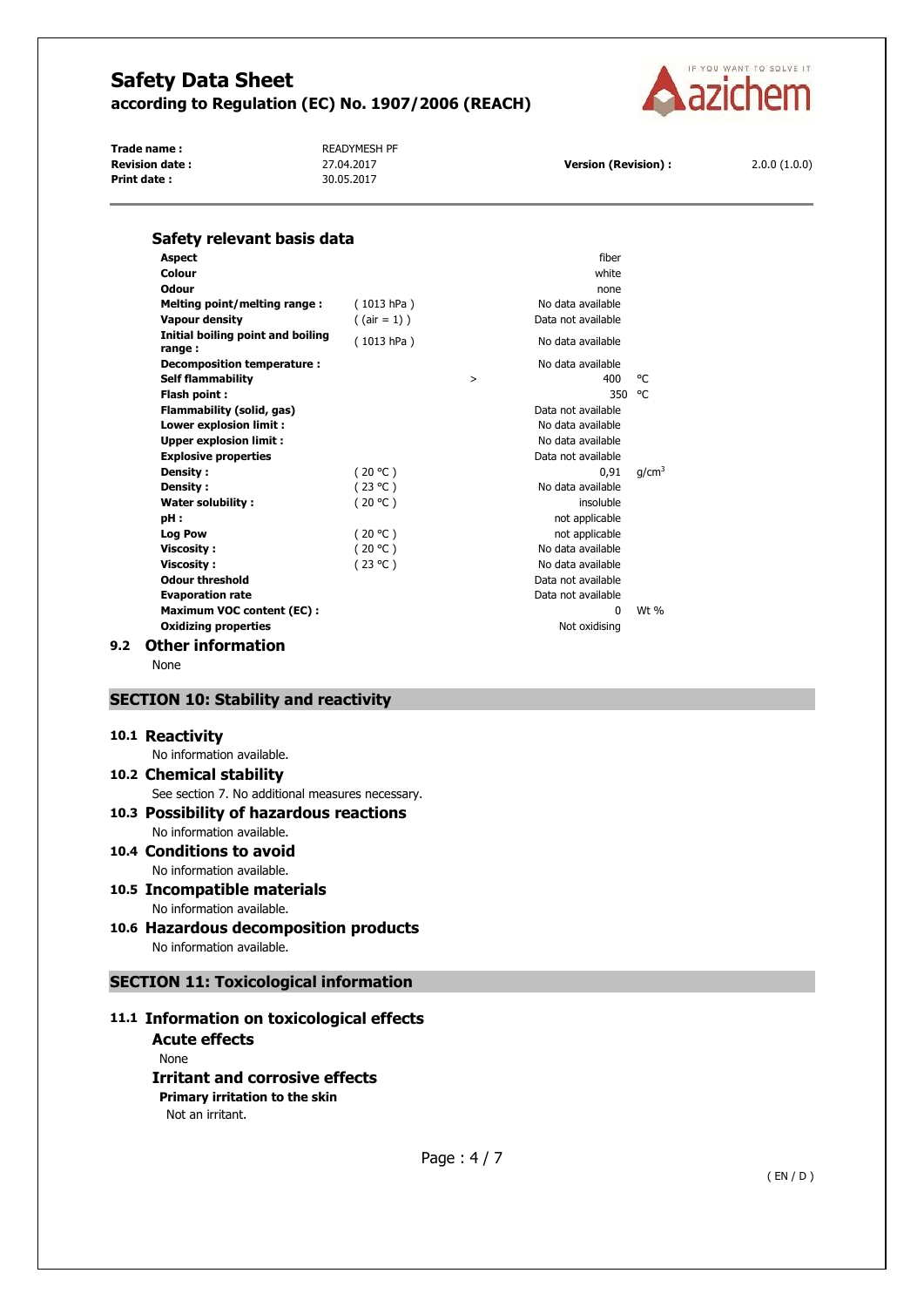

**Print date :** 30.05.2017

**Trade name : READYMESH PF** 

**Revision date :** 27.04.2017 **Version (Revision) :** 2.0.0 (1.0.0)

#### **Irritation to eyes**

strongly irritant. **Irritation to respiratory tract**  Not an irritant.

#### **Sensitisation**

No known sensitizing effect.

# **Repeated dose toxicity (subacute, subchronic, chronic)**

There were no chronic effects or effects at low concentrations.

# **CMR effects (carcinogenicity, mutagenicity and toxicity for reproduction)**

The ingredients in this mixture do not meet the criteria for classification as CMR according to CLP.

## **SECTION 12: Ecological information**

Do not allow uncontrolled discharge of product into the environment.

# **12.1 Toxicity**

No information available.

- **12.2 Persistence and degradability**  No information available.
- **12.3 Bioaccumulative potential**  No information available.
- **12.4 Mobility in soil**  No information available.
- **12.5 Results of PBT and vPvB assessment**  No information available.
- **12.6 Other adverse effects**  No information available.
- **12.7 Additional ecotoxicological information**  None

# **SECTION 13: Disposal considerations**

# **13.1 Waste treatment methods**

# **Product/Packaging disposal**

Dispose according to legislation.

## **SECTION 14: Transport information**

# **14.1 UN number**

No dangerous good in sense of these transport regulations.

# **14.2 UN proper shipping name**

No dangerous good in sense of these transport regulations.

## **14.3 Transport hazard class(es)**

No dangerous good in sense of these transport regulations.

#### **14.4 Packing group**

No dangerous good in sense of these transport regulations.

# **14.5 Environmental hazards**

No dangerous good in sense of these transport regulations.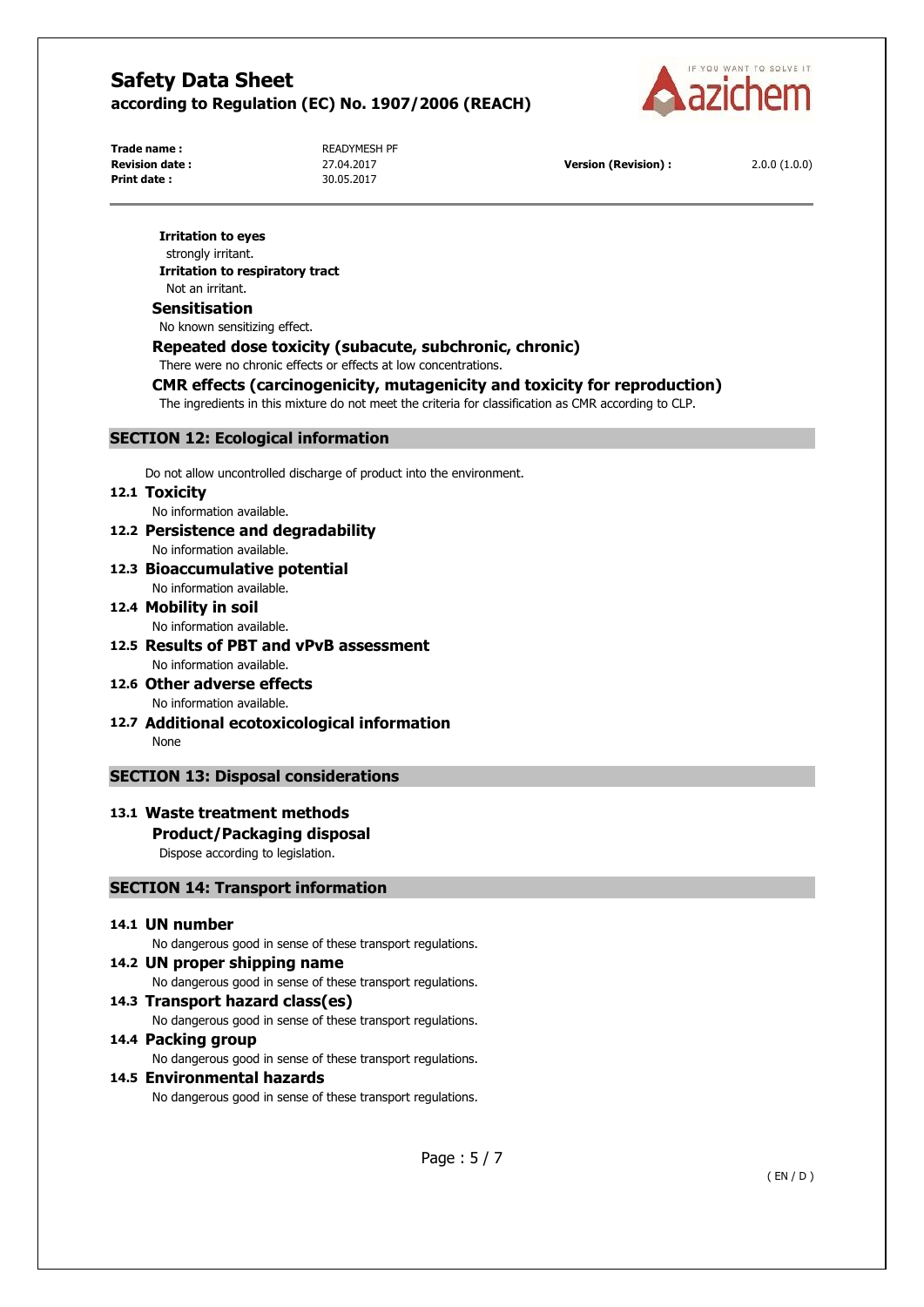

**Print date :** 30.05.2017

Trade name : **READYMESH PF** 

**Revision date :** 27.04.2017 **Version (Revision) :** 2.0.0 (1.0.0)

#### **14.6 Special precautions for user**

None

**14.7 Transport in bulk according to Annex II of Marpol and the IBC Code**  not applicable

# **SECTION 15: Regulatory information**

# **15.1 Safety, health and environmental regulations/legislation specific for the substance or mixture**

#### **EU legislation**

Regulation (EC) 1907/2006/CE (REACh). Regulation (EC) No 1272/2008 (CLP). Regulation (EU) 2015/830 requirements for the compilation of safety data sheets. Commission Regulation (EC) No 790/2009/CE (amending, for the purposes of its adaptation to technical and scientific progress (ATP), Regulation (EC) No 1272/2008). Commission Regulation (EU) No 286/2011 (amending, for the purposes of its adaptation to technical and scientific progress (ATP), Regulation (EC) No 1272/2008). Commission Regulation (EU) No 618/2012 (amending, for the purposes of its adaptation to technical and scientific progress (ATP), Regulation (EC) No 1272/2008). Commission Regulation (EU) No 487/2013 (amending, for the purposes of its adaptation to technical and scientific progress (ATP), Regulation (EC) No 1272/2008). Commission Regulation (EU) No 758/2013 (amending, for the purposes of its adaptation to technical and scientific progress (ATP), Regulation (EC) No 1272/2008). Commission Regulation (EU) No 944/2013 (amending, for the purposes of its adaptation to technical and scientific progress (ATP), Regulation (EC) No 1272/2008). Commission Regulation (EU) No 605/2014 (amending, for the purposes of its adaptation to technical and scientific progress (ATP), Regulation (EC) No 1272/2008). Commission Regulation (EU) No 1297/2015 (amending, for the purposes of its adaptation to technical and scientific progress (ATP), Regulation (EC) No 1272/2008).

#### **Other regulations (EU)**

#### **Regulation (CE) 1907/2006: Substance of very high concern included in the SVHC Candidate List**  None

#### **National regulations**

Italy: Legislative Decree 81/2008 (Consolidated Law on protection of health and safety at work), as amended and Directive 2009/161/UE - chemical risk assessment in accordance with Title IX

#### **Water hazard class (WGK)**

Class : nwg (Non-hazardous to water) Classification according to VwVwS

#### **15.2 Chemical safety assessment**

not applicable

## **SECTION 16: Other information**

#### **16.1 Indication of changes**

None

### **16.2 Abbreviations and acronyms**

**LEGENDA:**

| ADR:          | Accord européen relative au transport international des marchandises dangereuses par route (accordo<br>europeo relativo al trasporto internazionale delle merci pericolose su strada) |
|---------------|---------------------------------------------------------------------------------------------------------------------------------------------------------------------------------------|
| ASTM:         | ASTM International, originariamente nota come American Society for Testing and Materials (ASTM)                                                                                       |
| EINECS:       | European Inventory of Existing Commercial Chemical Substances (Registro Europeo delle Sostanze<br>chimiche in Commercio)                                                              |
| EC(0/50/100): | Effective Concentration 0/50/100 (Concentrazione Effettiva Massima per 0/50100% degli Individui)                                                                                      |
| LC(0/50/100): | Lethal Concentration 0/50/100 (Concentrazione Letale per 0/50100% degli Individui)                                                                                                    |
| IC50:         | Inhibitor Concentration 50 (Concentrazione Inibente per il 50% degli Individui)                                                                                                       |
| Noel:         | No Observed Effect Level (Dose massima senza effetti)                                                                                                                                 |
| NOEC:         | No Observed Effect Concentration (Concentrazione massima senza effetti)                                                                                                               |
| LOEC:         | Lowest Observed Effect Concentration (Concentrazione massima alla quale è possibile evidenziare un<br>effetto)                                                                        |
| DNEL:         | Derived No Effect Level (Dose derivata di non effetto)                                                                                                                                |
|               |                                                                                                                                                                                       |